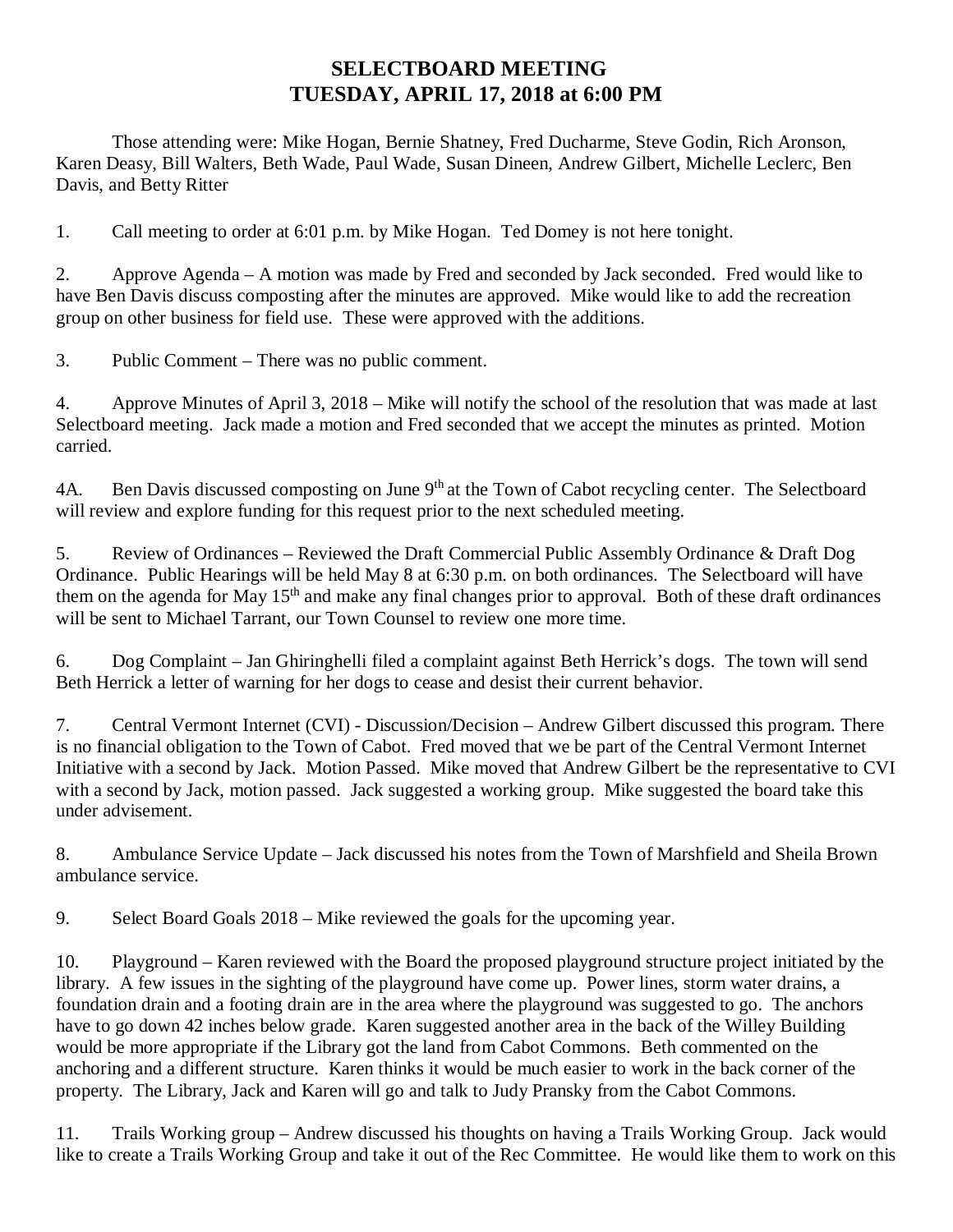and go to the town meeting of 2019 and vote on having a standalone Trails Committee. Jack made a motion that the Selectboard create a Trails Working Group and report to the Selectboard, with a second by Fred, motion passed.

## 12. Water and Wastewater

a. Other Business – Car accident on Route 215 South last Friday took out one of the fire hydrants. Karen reported it to VLCT for the insurance. After review this week with others we will know what work needs to be done and what costs are to the Town.

CCA requests that the water and wastewater fees be reduced until further notice at 3065 Main Street. The Board reviewed the current wastewater and water ordinance. Jack made a motion to deny this request for 3065 Main Street in accordance with the existing ordinance with a second by Fred, motion passed.

Water Line Construction schedule meeting last week. There will be postings at each end of Danville Hill Road when the road will be closed from May thru August.

- 13. Road Commissioner
- a. Project Schedule Karen discussed on the Porter Road Project.
- b. Mowing and Line Striping Bids –

Mowing Bids - Summit Contracting \$12,600, Summit Landworks \$35,700, PBH Tim Patenude \$14,866. Fred made the motion to accept the bid from Summit Contracting and Property for the purpose of two mowing's with a second by Jack, motion carried.

Line Striping Bids – Fresh Coat Asphalt Services \$10,700, 6,082, crosswalks and car spaces \$672 and Highway Safety Systems \$5,026, 2,838, crosswalks and car spaces \$7,924 is the total price. Subject to the condition the work needs to be done by June 30<sup>th</sup>. Karen will clarify with Highway Safety Systems the pricing. Jack made the motion to accept the bid from Highway Safety Systems for line striping and crosswalk contingent with verifying their pricing, with a second by Fred, motion carried.

c. Other business – Tax mapping \$2,100 – the Board will review the budget to see if there are funds.

d. Road reclassifications notices went out to landowners – The landowners Karen spoke to have no problem or issues with the reclassifications.

- 14. Town Clerk
- a. Orders None

b. Other Business – Betty would like to "Thank" everyone who helped out on the election. She still hasn't heard from the school when the next vote will be. She suggested that the Recycle Center have a metal gate instead of the posts. There's no money currently in the budget for a gate, but the town will fix the posts once the ground settles.

15. Other Business – Mike discussed the email they received from Michelle Delaney on usage of the field behind the building that the town just purchased. She would like the field again to use for soccer and she will maintain it. Jack would like to approve the year to year basis. Jack motioned to approve the use of the field for the year of 2018 for the soccer club and the rec committee with a second by Bernie, motion carried.

 Plants for the village of Cabot \$600 in the six- month budget and \$900 the 2018-19 budget. Jack moved that we accept the bid from Amanda Legare provide flowers placed through-out the town of the summer of 2018 and fall of 2018 with a second by Fred. Motion carried.

Jack would like to provide a name for the person of the year was discussed.

16. A motion was made by Fred and seconded by Bernie, motion passed and the meeting was adjourned at 8:26 p.m.